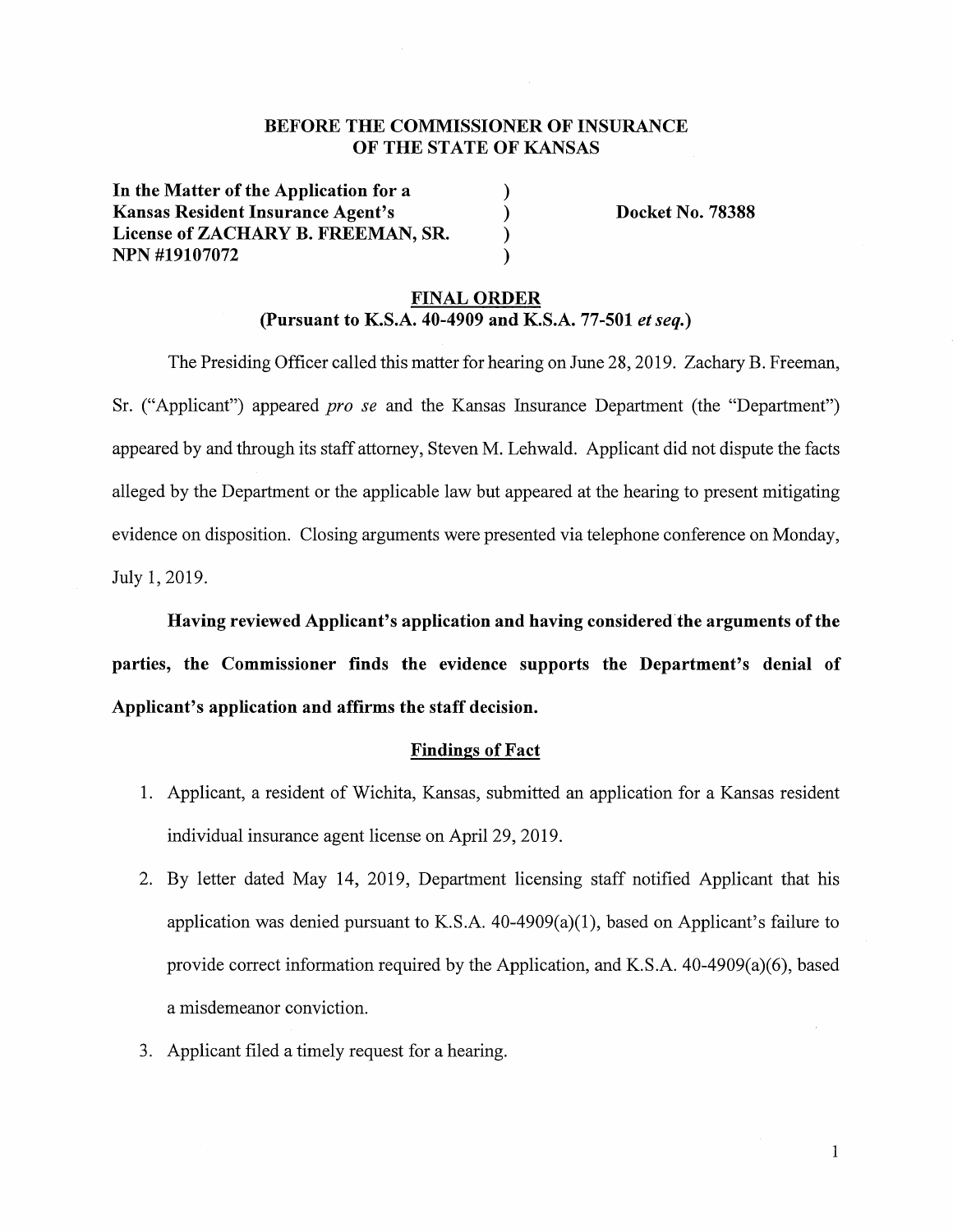- 4. The Presiding Officer is the Assistant Commissioner of Insurance acting on behalf of the Commissioner of Insurance as the agency head as provided in K.S.A. 77-547.
- 5. At the evidentiary hearing, Applicant stipulated to a January 25, 2008, Wichita Municipal Court, Case No. 07TM052085, Driving Without Liability Insurance ("DWLI") misdemeanor conviction.
- 6. Background question la under item 38 of the application asks:

Have you ever been convicted of a misdemeanor, had a judgment withheld or deferred, or are you currently charged with committing a misdemeanor?

- 7. Applicant answered "no."
- 8. Applicant submitted his application online.
- 9. As part of the online application, a pop-up notification appears before the applicant

proceeds to background question. It states, in part:

"Please review the background question tab carefully and thoroughly. An incorrect or inaccurate response to a background question may result in delay in your application and/or ultimately a denial of license ....

Also note that *convictions or pending charges of driving without required vehicle liability insurance are not "traffic offenses" which may be excludes from disclosure. Any convictions or pending charges of driving without required vehicle liability insurance are required to be disclosed.*" (Emphasis added.)

10. The pop-up notification requires the Applicant to affirmatively acknowledge reading the

notification, which states:

"Click here to acknowledge that you read, understand and agree to the information on this page. Then click "continue."

11. An Applicant is not able to proceed to the background questions until clicking on the acknowledgement box.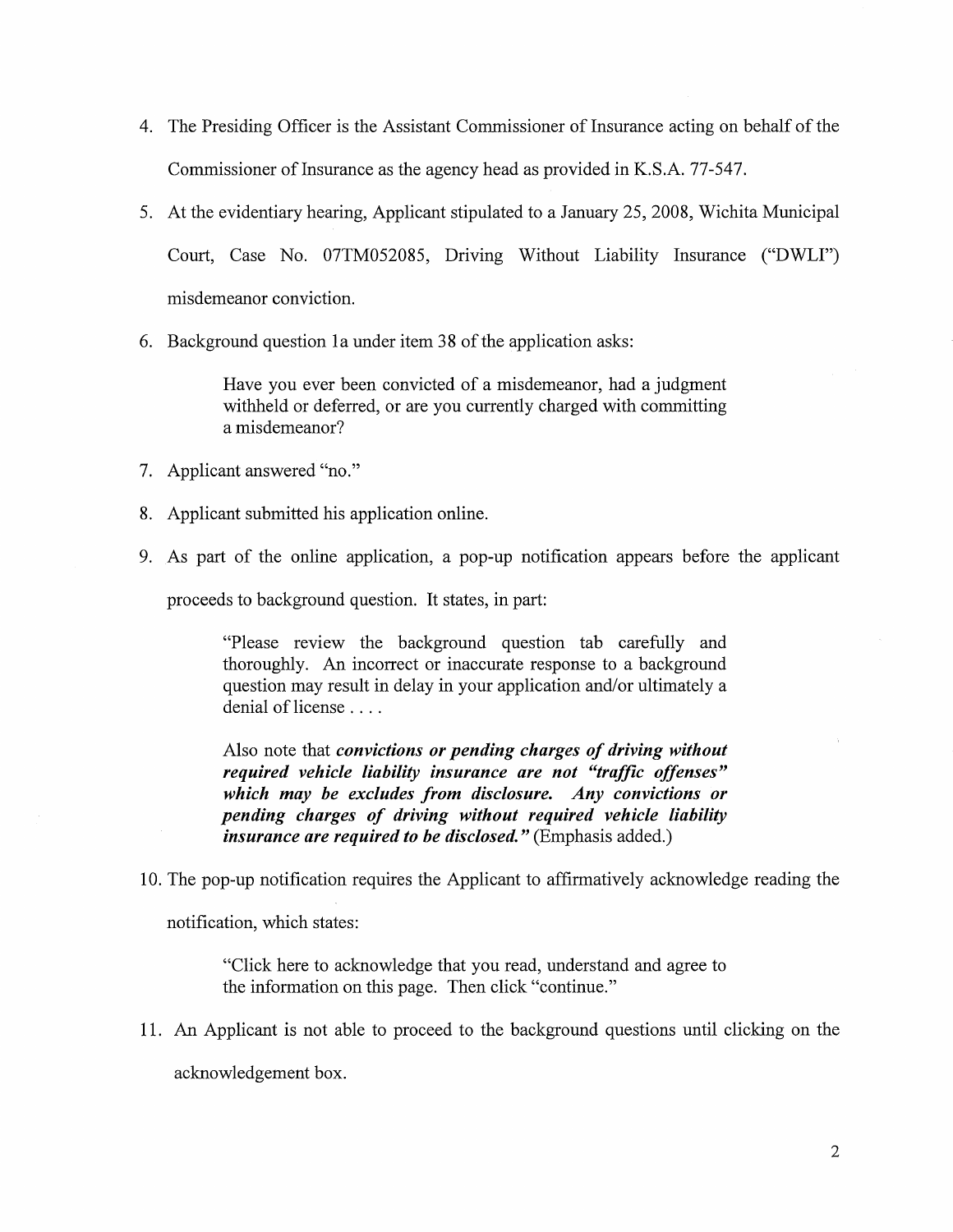12. At the end of the application, the Applicant signed a Certification and Attestation which states, in part:

The Applicant must read the following very carefully:

I hereby certify that, under penalty of perjury, all of the information submitted in this application and attachments is true and complete. I am aware that submitting false information or omitting pertinent or material information in connection with this application 1s grounds for license revocation or denial of the license ....

- 13. Applicant apologized for his failure to disclose the violation. He testified that he did not intend to hide anything, but that he had been taking several online licensing examinations and was used to quickly moving through them. He indicated he may have similarly rushed through the application while completing it. He testified that he does not remember the pop up.
- 14. Applicant testified that he does not recall the DWLI conviction or its disposition, including the circumstances that gave rise to the violation. He explained that he has submitted to multiple job-related background checks in the intervening years but none had indicted the DWLI conviction, if it was identified in any of the various background checks, was problematic.
- 15. Applicant submitted into evidence nine letters of recommendation supporting his fitness to be a licensed insurance producer. Four were from people who knew the Applicant through activities such as church, coaching and other community activities, and two were from former employers. All spoke highly of the Applicant's work ethic, service to others and integrity. Two were from people involved in the insurance industry, both of whom opined the Applicant would be a competent insurance agent and recommended the approval of his license application.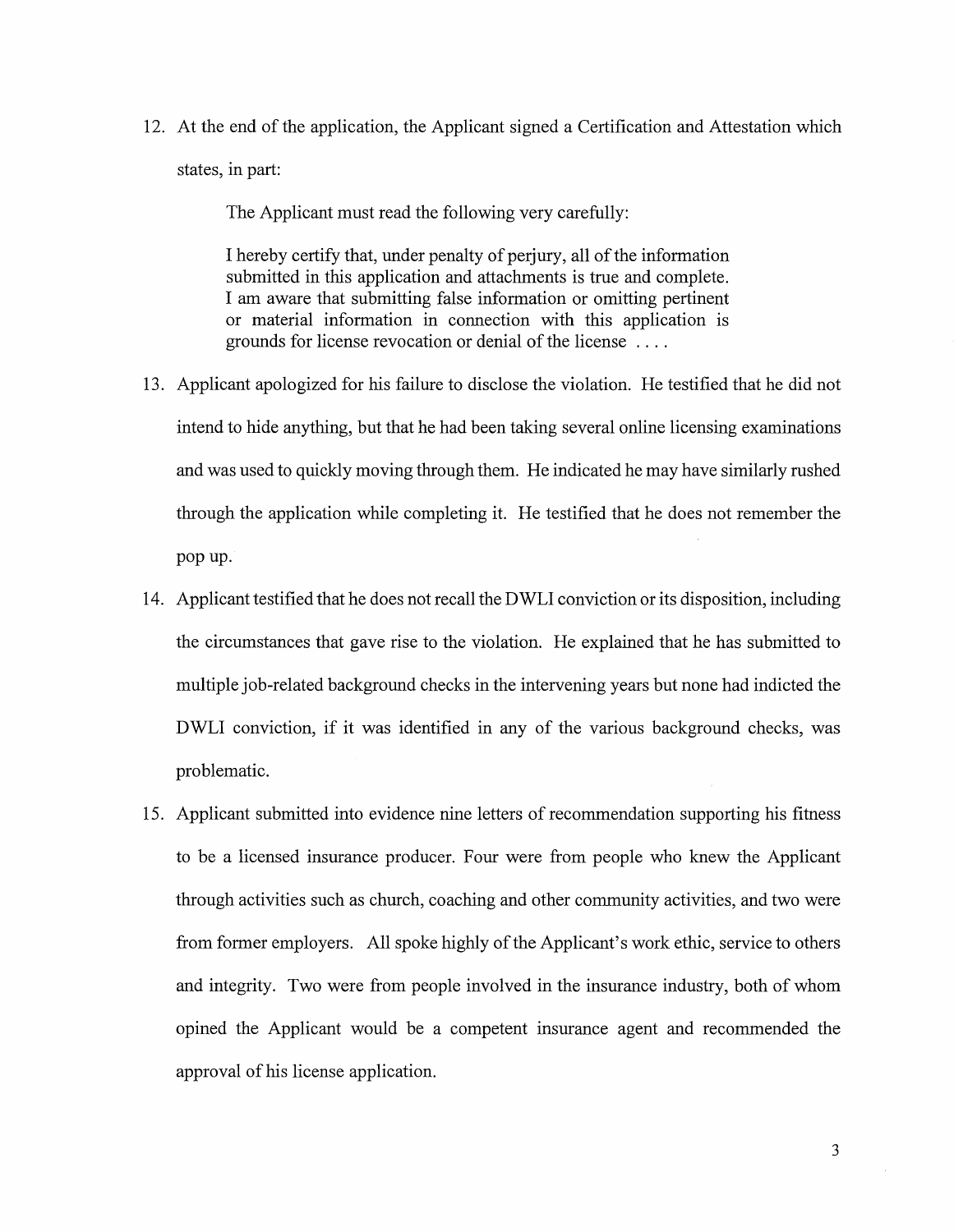- 16. Nancy Strasburg, the Director of Producer Licensing for the Department, testified that a concern is raised about an applicant's fitness to be licensed as an insurance agent when the pop-up box clearly cautions the Applicant to take care to answer background questions carefully and specifically notes that a conviction for DWLI must be disclosed. An applicant's failure to answer the questions with care, especially after being required to affirmatively indicate they have read and understand the information in the pop-up before they can proceed to the background questions, suggests an applicant may rush through an insurance application, which can be complex, and in such haste may harm an insured by not accurately providing accurate or necessary information.
- 17. Counsel for the Department staff asked the Presiding Officer to take into account that agents must provide precise and complete information in filling out applications for insurance coverage for prospective insured. Staff also emphasized that rushing through any application process is unacceptable when navigating complicated insurance matters with potential clients. Counsel also indicated that failing to disclose the DWLI conviction could indicate many things: (1) a lack of care in following specific instructions in completing the application, (2) an attempt to conceal the conviction, (3) an inability to complete applications or other paperwork accurately or completely under pressure, or ( 4) a failure to take care to determine he did not have any convictions which needed to be disclosed.

#### **Applicable Law**

18. Before approving an application for a Kansas resident insurance agent's license, the Commissioner has the statutory obligation to "determine that the applicant ... has not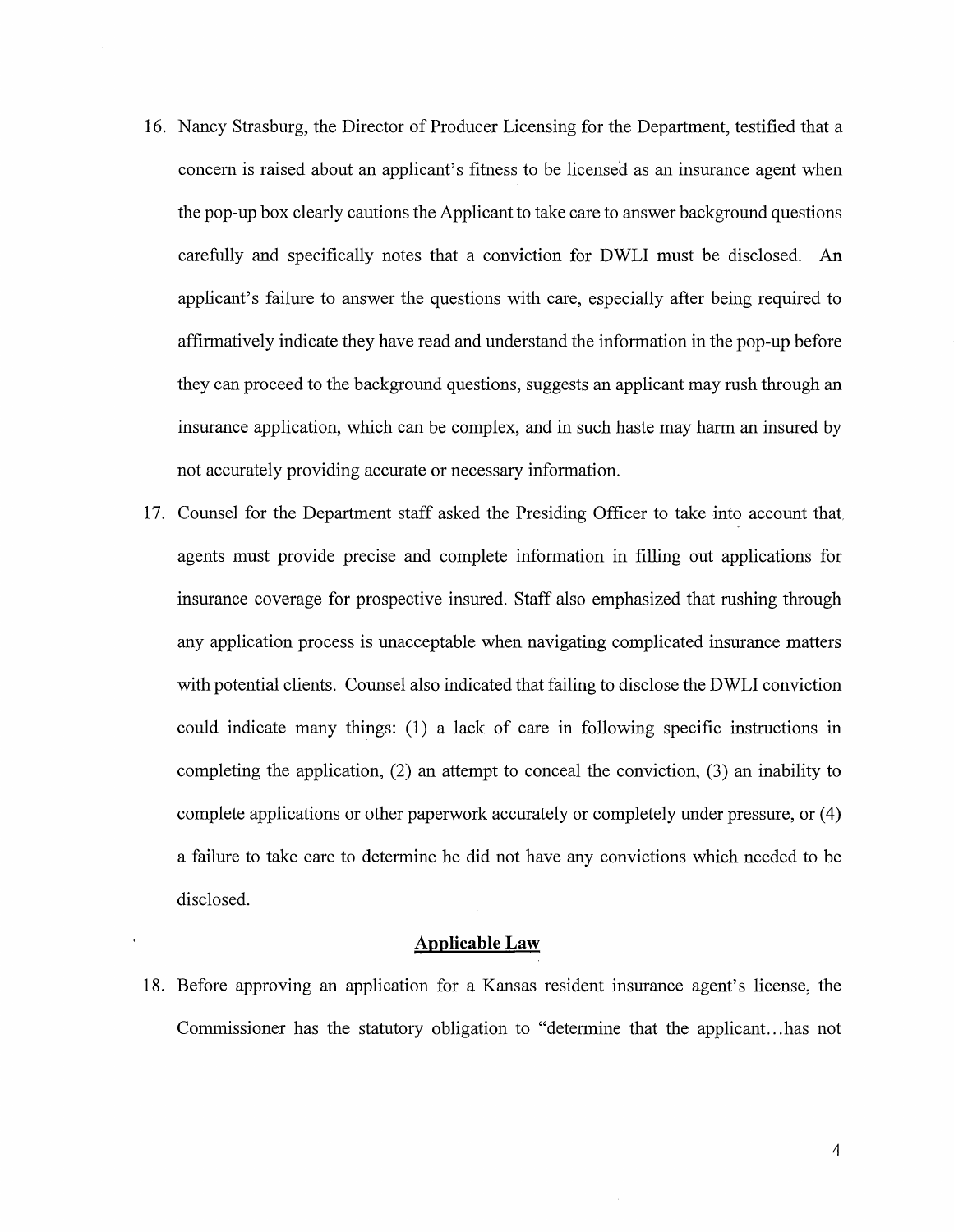committed any act that is grounds for denial pursuant to this section or suspension or revocation pursuant to K.S.A. 40-4909, and amendments thereto." K.S.A. 40-4905.

- 19. Pursuant to K.S.A. 40-4909(a), the Commissioner "may revoke, suspend, or deny the license of a person who has "been convicted of a misdemeanor or felony," K.S.A. 40- 4909(a)(6).
- 20. The Kansas Supreme Court has not had occasion to discuss the factors the Commissioner should consider when exercising his or her discretion under K.S.A. 40-4909(a)(6), but it has listed the factors to be considered in determining whether a former attorney should be readmitted to the practice of law. They are:

(1) the present -moral fitness of the petitioner; (2) the demonstrated consciousness of the wrongful conduct and disrepute which the conduct has brought the profession; (3) the extent of petitioner's rehabilitation; (4) the seriousness of the original misconduct;  $(5)$  conduct subsequent to discipline;  $(6)$  the time elapsed since the original discipline; (7) the petitioner's character, maturity and experience at the time of the original discipline; and (8) the petitioner's present competence in legal skills. *State v. Russo,* 210 Kan. 5, 6, 630 P.2d 711 (1981).

- 21. The Kansas Supreme Court held that the same factors applied m considering reinstatement to practice law were equally relevant to the practice of medicine. *Vakas v. Kansas Bd. of Healing Arts,* 248 Kan. 589, 600, 808 P.2d 1355, 1364 (1991). The Commissioner considers the direction given on the exercise of discretion in granting legal and medical licenses to be applicable in considering an application for an insurance agent license.
- 22. Pursuant to K.S.A. 77-526(a), the Assistant Commissioner of Insurance acting on behalf of the Commissioner of Insurance as the agency head, as provided in K.S.A. 77-547, is empowered to render a Final Order.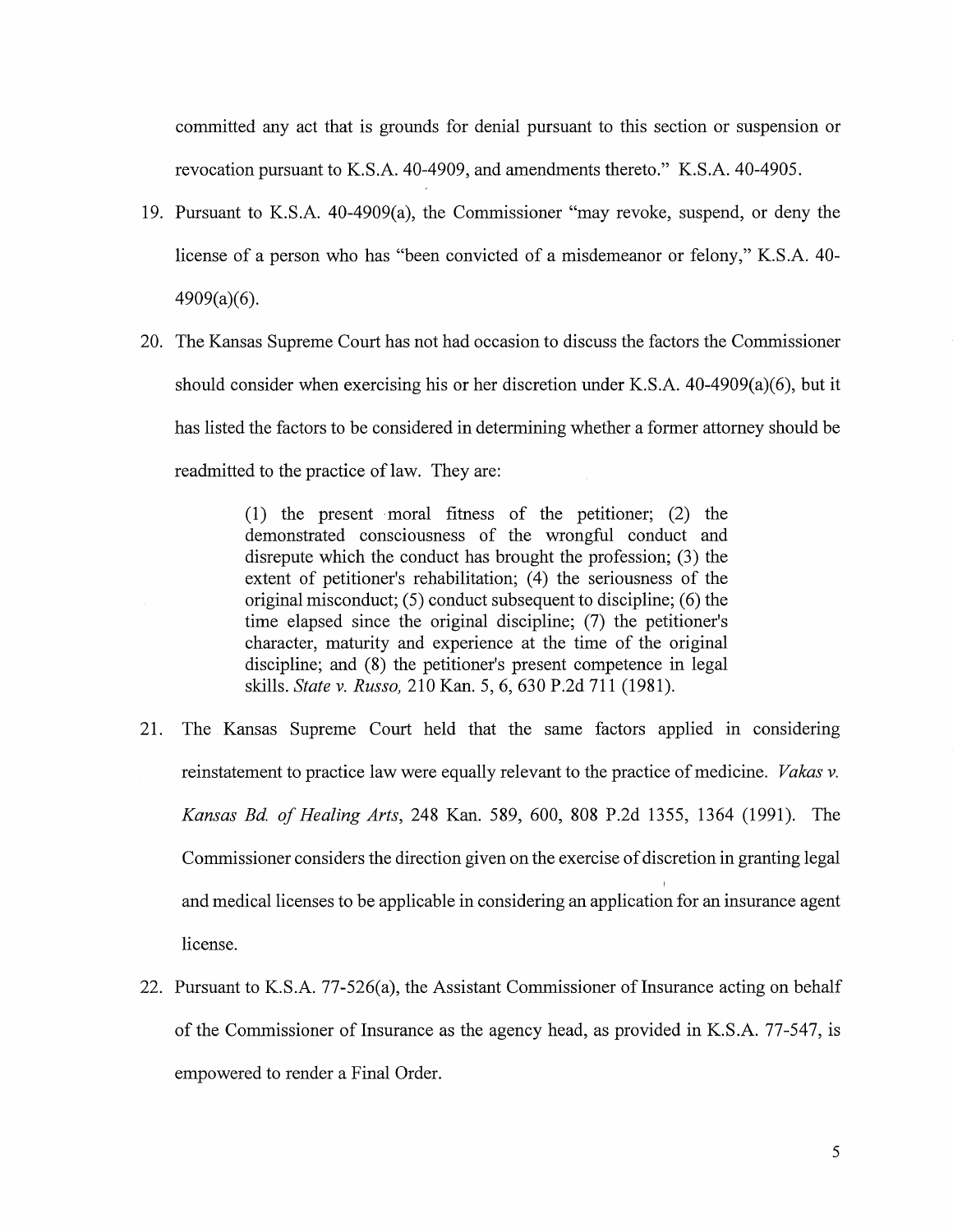#### **Conclusions of Law**

- 23. The Commissioner has jurisdiction over Applicant as well as the subject matter of this proceeding, and such proceeding is held in the public interest.
- 24. The Assistant Commissioner of Insurance is acting on behalf of the Commissioner of Insurance as the agency head and is empowered to render a Final Order.
- 25. The Commissioner finds that the driving without liability insurance conviction should have been disclosed.
- 26. The Commissioner has considered the factors most favorable to Applicant, specifically that even though he maintains he does not have any recollection of the DWLI conviction he takes responsibility for his failure to disclose the violation, the violation took place eleven years ago, Applicant has had no subsequent violation of the law, and the Applicant provided many letters from people who spoke favorably about his character and integrity.
- 27. The Commissioner has considered the factors that weigh most heavily against Applicant, chiefly that Applicant failed to exercise care in completing the application or intended to conceal the driving without liability insurance conviction. Applicant had specific notice from the online pop up that care should be taken in completion of the background questions, and that disclosure of a conviction for driving without liability insurance was required. Further, Applicant certified under penalty of perjury that all of the information submitted in his application was true and complete.

### **Policy Reasons**

28. Before issuing an insurance agent license, the Commissioner must determine that the applicant is qualified and has not committed any act that would be grounds for denial, suspension, or revocation. K.S.A. 40-4905(b). Further, the Commissioner is charged with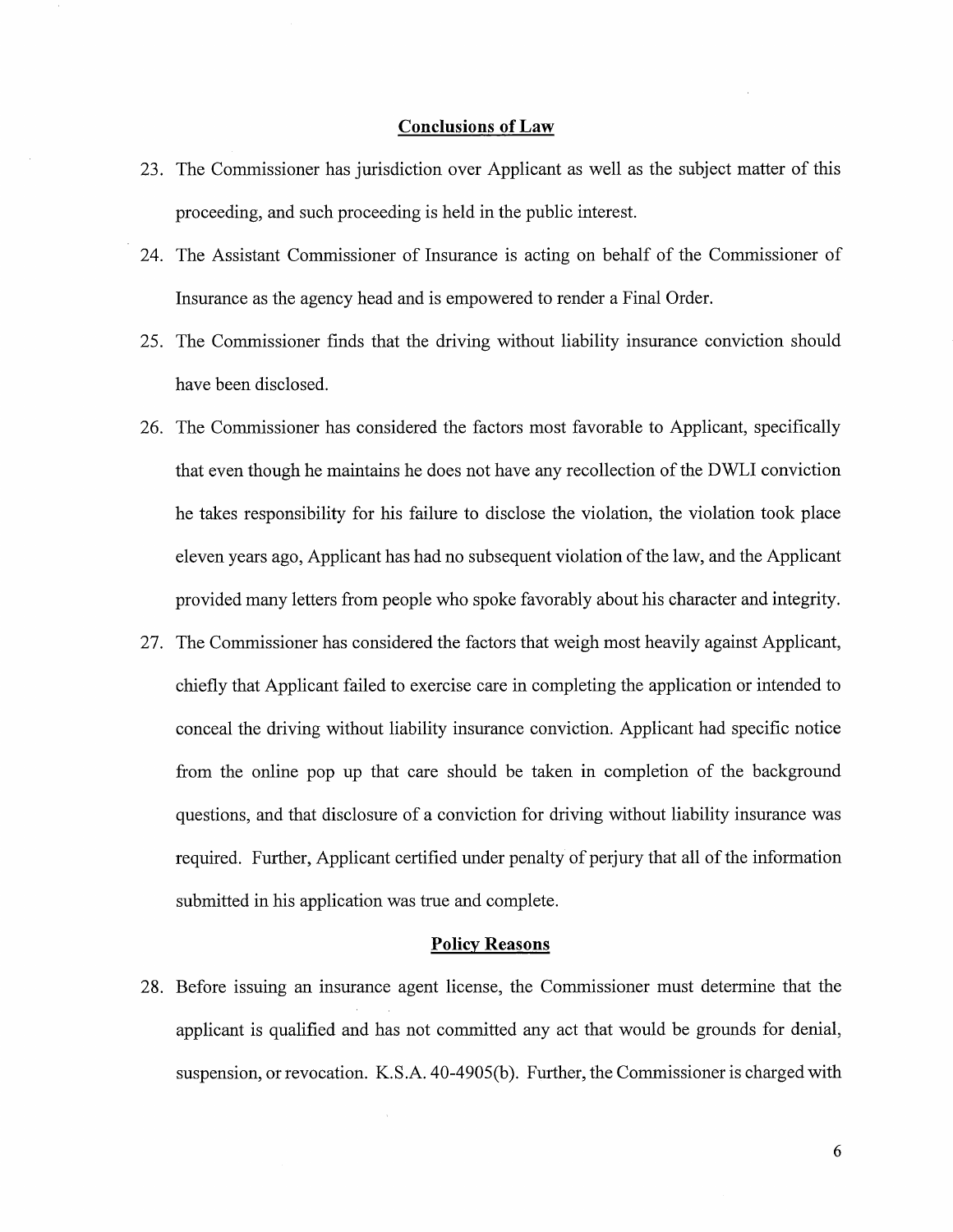licensing, or continuing to license, persons or entities to sell, solicit, or negotiate insurance in the state of Kansas only if their conduct indicates they are both qualified and trustworthy.

- 29. Because the Department was faced with increasing incidences of license applicants failing to disclose all prior misdemeanor and felony convictions, it implemented changes to the online application process specifically designed to alert applicants of the need to exercise care in completing the background questions. Further, because a large number of applicants seemingly did not understand the need to disclose convictions for driving without liability insurance, as required by Kansas law, the pop-up specifically addresses this. Failure to give proper attention to the guidance and warnings in the pop-up has a direct bearing, in the opinion of the Department, on whether an applicant can or will exercise the necessary care in completing applications for insurance clients, which could result in harm to such clients.
- 30. The Applicant argued during closing arguments that he was human and all humans make mistakes. In illustration, he pointed to the fact that the hearing had concluded on June 28, 2019, without the Presiding Officer asking the parties to make closing arguments. This was corrected July 1, 2019, during a telephone conference with the Applicant. While at first blush this argument may seem to have merit, it overlooks the specific procedures put in place by the Department as described in the preceding paragraph to specifically bring to an applicant's attention certain issues which by every indication were ignored by the Applicant.

7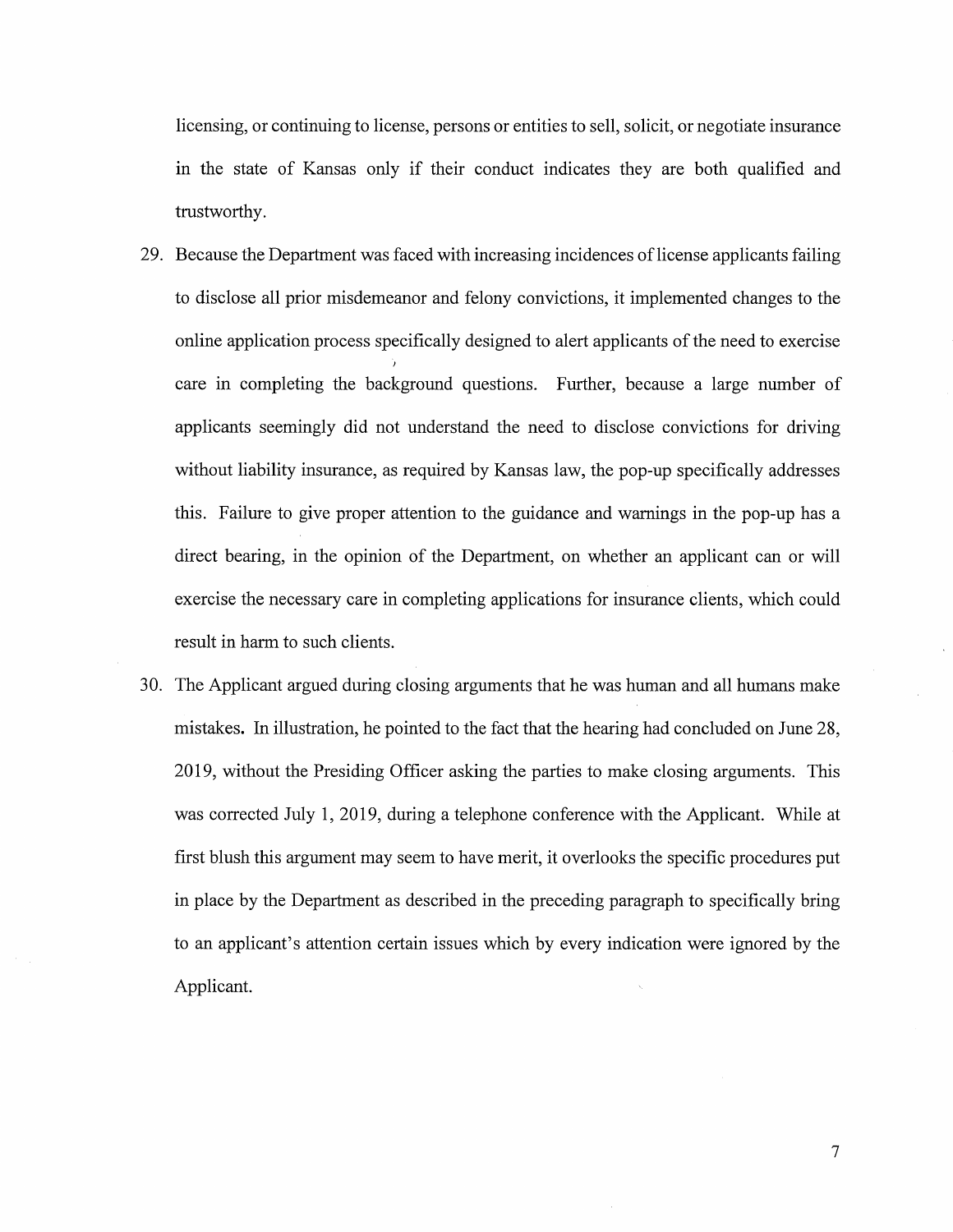### **Finding and Order**

Pursuant to K.S.A. 40-4909(a)(6), the Commissioner finds that Applicant's license should be denied because Applicant failed to disclose his conviction for driving without liability insurance. The Presiding Officer did not find the Applicant's testimony that he had no recollection of the DWLI conviction to be credible. As importantly, the Applicant failed to demonstrate an ability to accurately read and follow instructions in the application or that he understood the seriousness of attesting under penalty of perjury. Had Applicant disclosed the violation, as clearly required by specific instructions in the application, it is likely the license would have been granted. The Commissioner has concluded that it is not in the interest of public to issue an agent license to Applicant at this time.

## **THE COMMISSIONER OF INSURANCE THEREFORE ORDERS IT THAT:**

- **1. Denial of Applicant's application for a Kansas resident insurance agent's is AFFIRMED.**
- **2. Pursuant to K.S.A. 77-415(b)(2)(A), this order is designated by the Department as precedent.**

IT IS SO ORDERED THIS  $\frac{q^{4k}}{k}$  DAY OF JULY 2019, IN THE CITY OF TOPEKA, **COUNTY OF SHAWNEE, STATE OF KANSAS.** 



VICKI SCHMIDT COMMISSIONER OF INSURANCE

BY **Browne ORanh**.

Barbara W. Rankin Assistant Commissioner Presiding Officer